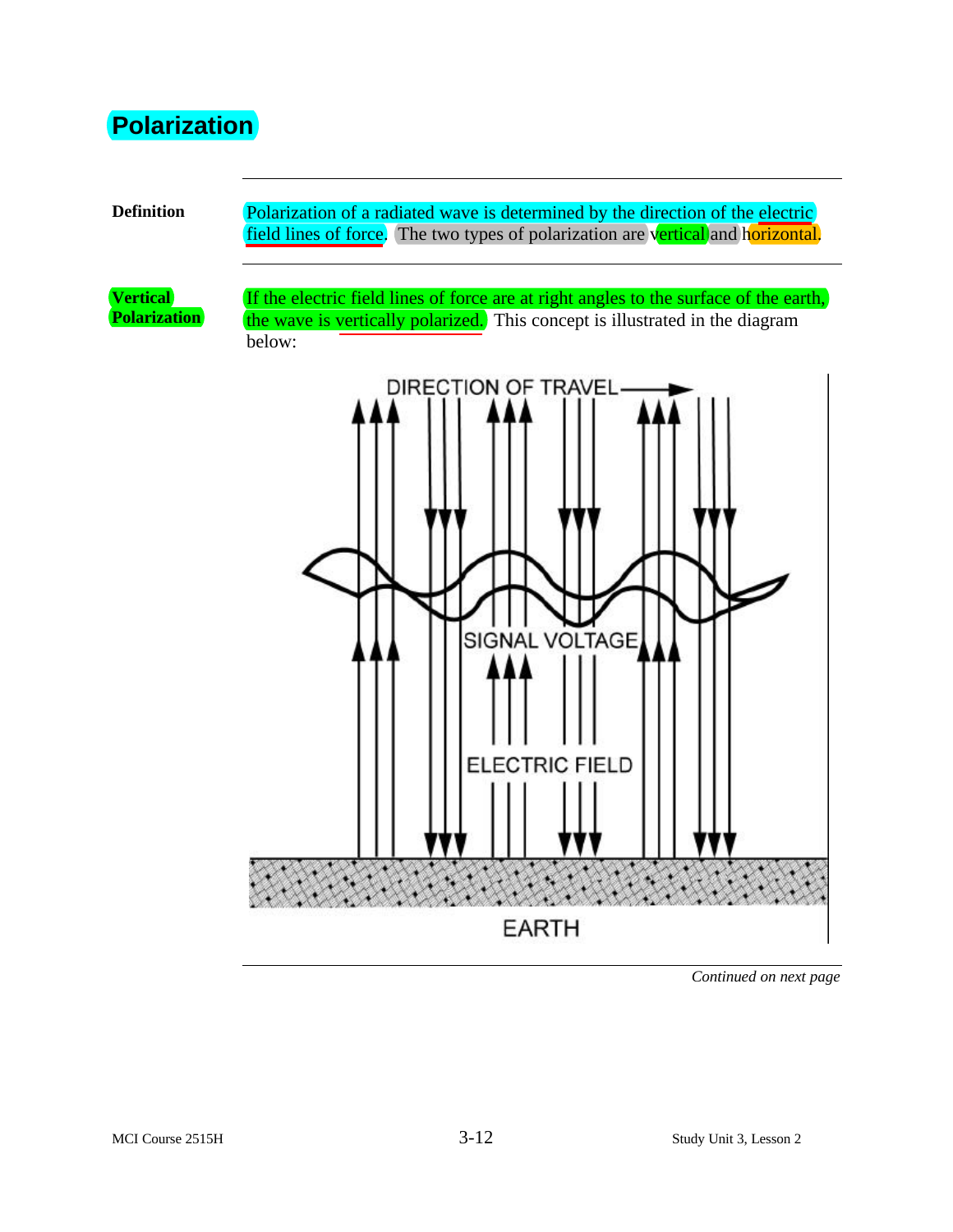#### **Polarization,** Continued



**Proper Orientation** A single-wire antenna is used to extract energy from a passing radio wave. Therefore, maximum reception results when the antenna is oriented so that it lies in the same direction as the transmitting antenna, which subsequently orients it to the electric-field component. Thus, a vertical antenna is used for efficient reception of vertically polarized waves and a horizontal antenna is used for the reception of horizontally polarized waves. In some cases, the field rotates as the wave travels through space. Under these conditions, both horizontal and vertical components of the field exist and the wave is said to have elliptical polarization.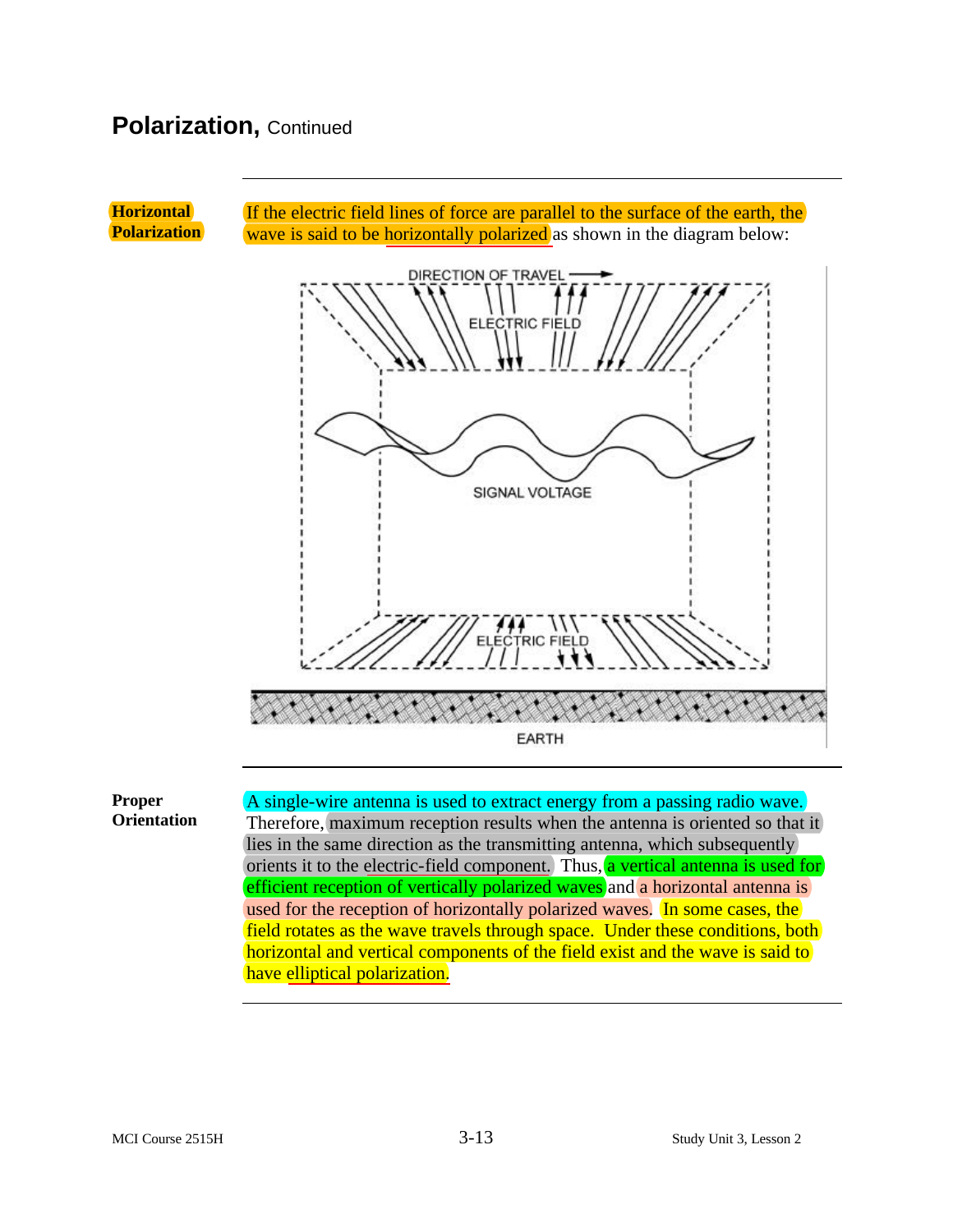# **Polarization Selection**

| <b>Medium</b><br>and Low<br><b>Frequencies</b>       | At medium and low frequencies, ground wave transmission is used<br>extensively. For this reason, it is necessary to use vertical polarization.<br>Vertical lines of force are perpendicular to the ground, and the radio wave can<br>travel a considerable distance along the ground surface with a minimum<br>amount of attenuation (loss). Because the earth acts as a fairly good<br>conductor at low frequencies, horizontal lines of force are shorted out—<br>limiting the useful range of horizontally polarized waves.                                                                                  |
|------------------------------------------------------|-----------------------------------------------------------------------------------------------------------------------------------------------------------------------------------------------------------------------------------------------------------------------------------------------------------------------------------------------------------------------------------------------------------------------------------------------------------------------------------------------------------------------------------------------------------------------------------------------------------------|
| <b>High</b><br><b>Frequencies</b>                    | At high frequencies with sky wave transmission, it makes little difference<br>whether horizontal or vertical polarization is used. The sky wave reflected by<br>the ionosphere, arrives at the receiving antenna elliptically polarized.<br>Therefore, the transmitting and receiving antennas can be mounted either<br>horizontally or vertically. Horizontal antennas are preferred because they can<br>be made to radiate effectively at high angles and have inherent directional<br>properties.                                                                                                            |
| Very- and<br><b>Ultra-High</b><br><b>Frequencies</b> | With frequencies in the very-high or ultra-high range, either horizontal or<br>vertical polarization is satisfactory. Since the radio wave travels directly from<br>the transmitting antenna to the receiving antenna, the original polarization<br>produced at the transmitting antenna is maintained throughout the travel of<br>the wave to the receiving antenna. Therefore, if a horizontal half-wave<br>antenna is used for transmitting, a horizontal antenna must be used for<br>receiving. If a vertical half-wave antenna is used for transmitting, a vertical<br>antenna must be used for receiving. |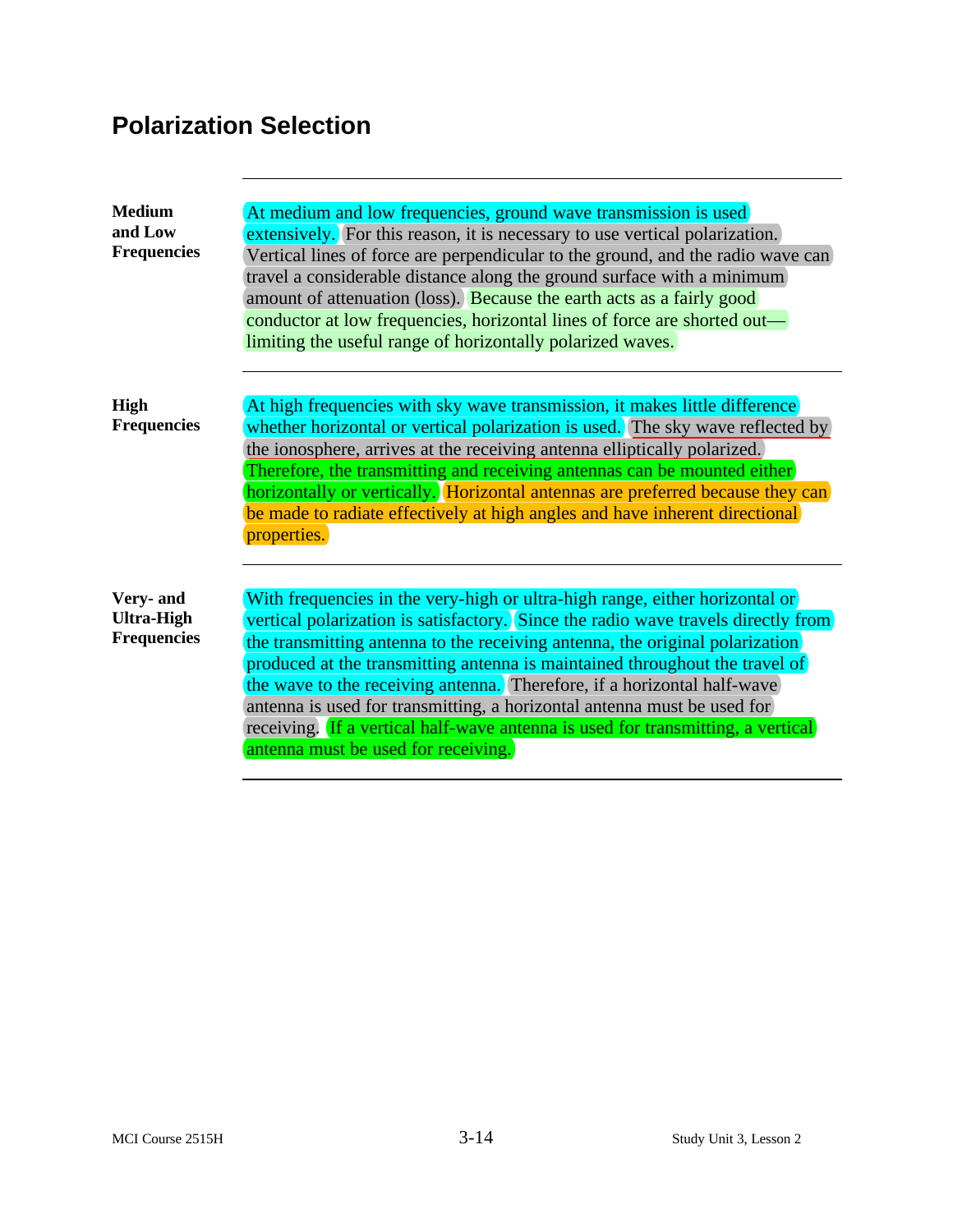### **Benefits of Vertical Polarization**

| <b>Vehicular</b><br><b>Applications</b> | Simple, vertical half-wave antennas can be used to provide omni-directional<br>communication that has the ability to communicate with a moving vehicle.<br>When antenna heights are limited to 10 feet or less, as in vehicular<br>installation, vertical polarization provides a stronger received signal at<br>frequencies up to about 50 MHz. From approximately 50 to 100 MHz, there<br>is only a slight improvement over horizontal polarization with antennas of the<br>same height. The difference in signal strength above 1100 MHz is negligible. |
|-----------------------------------------|------------------------------------------------------------------------------------------------------------------------------------------------------------------------------------------------------------------------------------------------------------------------------------------------------------------------------------------------------------------------------------------------------------------------------------------------------------------------------------------------------------------------------------------------------------|
| <b>Over Water</b>                       | For transmission over large bodies of water, vertical polarization is decidedly<br>better than horizontal when antennas are below approximately 300 feet at 30<br>MHz. You would only need 50 feet at 85 MHz and still lower at higher<br>frequencies. Therefore, an ordinary antenna at mast heights, such as 40 feet,<br>vertical polarization is advantageous for frequencies less than about 100<br>MHz.                                                                                                                                               |
| Aircraft<br><b>Interference</b>         | Radiation using vertical polarization is less effected by reflections from<br>aircraft flying over the transmission path. With horizontal polarization, such<br>reflections cause variations in the received signal strength. This factor is<br>important in locations where aircraft traffic is heavy.                                                                                                                                                                                                                                                    |
| <b>Broadcast</b><br><b>Interference</b> | With vertical polarization, less interference is produced or picked up because<br>of strong VHF and UHF broadcast transmission and reception (television and<br>frequency modulation), all of which use horizontal polarization. This factor<br>is important when an antenna must be located in an urban area having several<br>television and commercial FM broadcast stations.                                                                                                                                                                           |